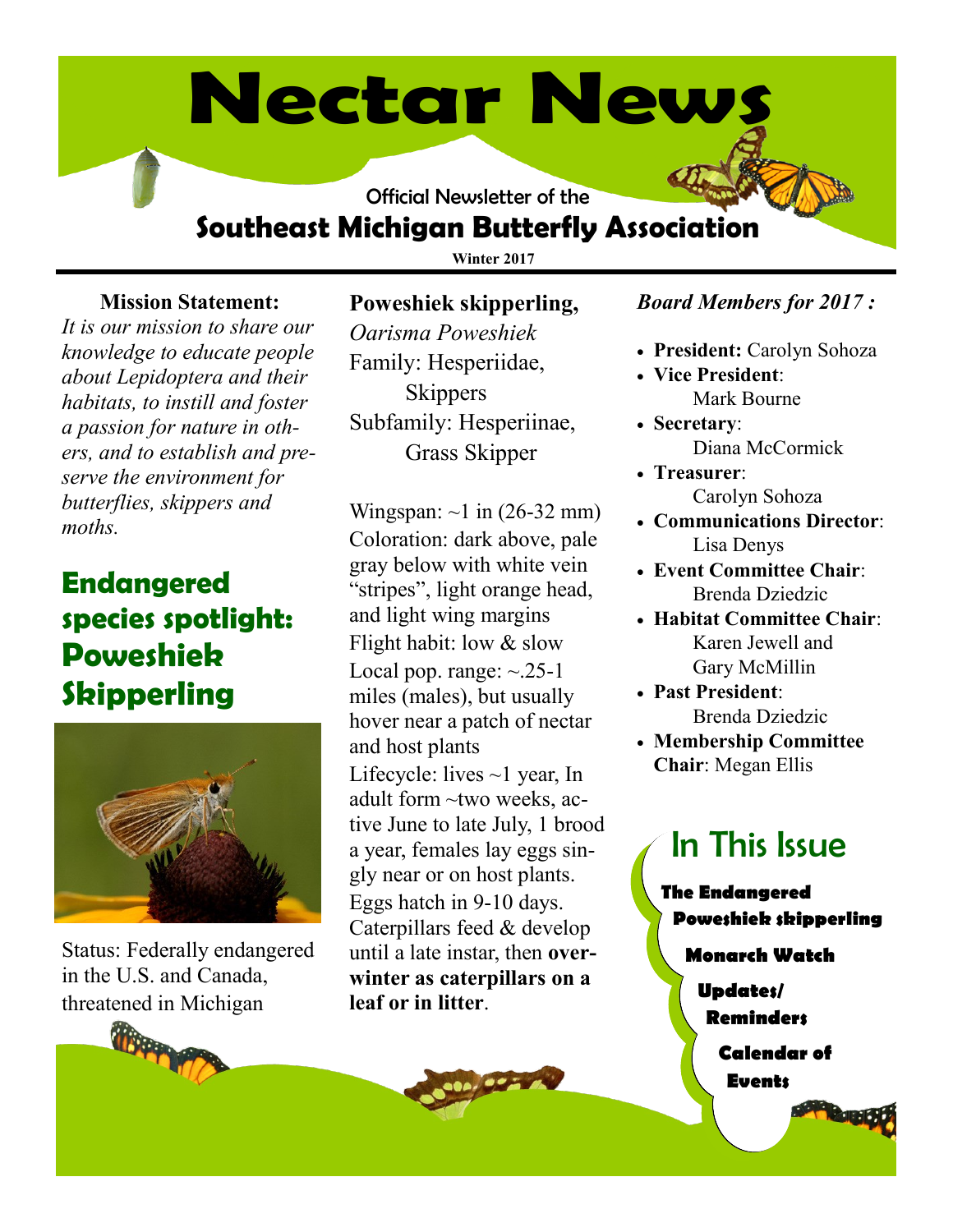# **Endangered: Poweshiek Skipperling by Lisa Denys**

The story of the Poweshiek skipperling demonstrates the importance of SEMBA members and similar groups supporting prairie preservation and incorporating Poweshiek host and nectar plants in our gardens

Until about 12 years ago, these cuties were found in 8 U.S. states and Manitoba,



Canada. However, since  $\sim$ 2005 their populations have mysteriously declined to only the Manitoba group, a few individuals in Wisconsin, and a stronghold in Oakland Co. Michigan.

Poweshiek skipperlings require native host plants found in high-quality prairies for survival. Tragically, the U.S. has only  $\sim$ 4% of the tallgrass prairies it had in the 1830s.



The remaining high-quality prairies are referred to as remnants due to how fragmented they are in the landscape and their small size. Research on the Poweshiek Skipperling has found them to be weak fliers that would not be able to migrate to distant remnant prairies if their home was disturbed.

The Minnesota Zoo has a breeding program to support reintroductions and to one day establish new wild populations. The U.S. Fish  $\&$ Wildlife Service has defined areas as critical habitat, including several Michigan counties. To do our part, we can plant their native host and nectar plants, avoid using pesticides, and remove invasive shrubs.



Our knowledge and proximity to the Michigan stronghold

 $10274$ 



# **Larval host plants:**

- Elliptic/Slender Spikerush (*Eleocharis elliptica*)
- Prairie Dropseed (*Sporobolus heterolepis*)
- Mat Muhly
- (*Muhlenbergia richardsonis*)
- Big Bluestem/Turkey Foot (*Andropogon gerardii*)
- Little Bluestem (*Schizachyrium scoparium*)
- Indian grass (*Sorghastrum nutans*)

# **Adult nectar plants:**

- Black-eyed Susan\ (*Rudbeckia hirta*)
- Upland white goldenrod (*Solidago ptarmicoides*)
- Purple Coneflower (*Echinacea pallida*,

*E. angustifolia*)

- Smooth Oxeye (*Heliopsis helianthoides*)
- Palespike Lobelia (*Lobelia spicata*)
- Stiff/Prairie Coreopsis (*Coreopsis palmata*)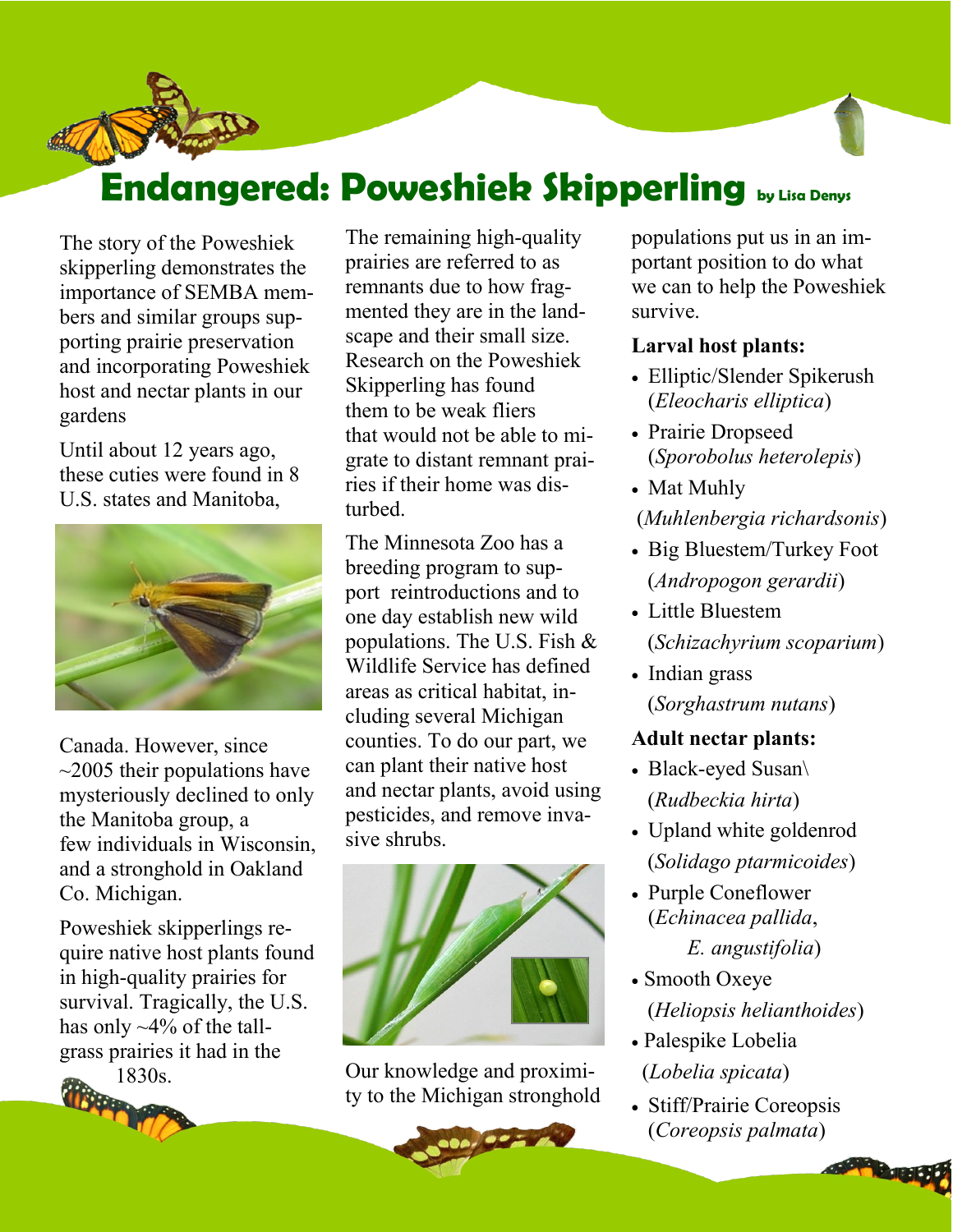# **Updates and Reminders**

# **SEMBA SWAG**

March 31st is the deadline to order SEMBA Hoodies and Jackets for \$35 each.

Download an order form from: [https://www.sembabutterfly.org/](https://www.sembabutterfly.org/calendars) [calendars](https://www.sembabutterfly.org/calendars) and follow the instructions on the page.

Now only \$10, Calendars are still available for 2017. All calendar pages feature a butterfly photo taken by a SEMBA member and list several host plants for the caterpillar of that butterfly.



Calendars are available for purchase at our meetings.

# **MONARCH WATCH**

# **Monarch Population and Migration Status**

A total area of 2.91 hectares of forest were occupied by 13 overwintering monarch colonies.

While this is a decline over last year's 4.01 hectares, it is better than the record lows between 2013-2015. As a reminder, there was unusual sleet storm that hit monarch wintering grounds March 8-9th of 2016, but thankfully some of the monarchs had already migrated.

Visit: [http://monarchwatch.org/](http://monarchwatch.org/blog/) [blog/](http://monarchwatch.org/blog/) for more details.

#### **Speaking of Migrations, Monarchs are on their way!**

News from Monarch Butterfly Journey North report there has been a mass departure of monarchs from Mexico and monarch sightings in Texas.

Visit: [http://www.learner.org/jnorth/](http://www.learner.org/jnorth/monarch/) [monarch/](http://www.learner.org/jnorth/monarch/) to follow the migration.

## **How our love for Avocados could be harming Monarchs**

If you have not been following updates from Monarch Conservation Specialist, Brenda Dziedzic, you should. An email was sent earlier this year on the growing concern of land being cleared to grow avocados near the Cerro Pelon Monarch Sanctuary. Avocados have exploded in popularity in the U.S.. The high demand has led to landowners near monarch habitat removing trees or forest to plant avocado crops.

Rather than let a U.S. food trend cause decades of disruption to the Monarch's winter sanctuaries and the people earning a living from the sanctuary, we can simply choose not to buy avocados. Or at least not until there is a way to verify the crops are not near the sanctuary and putting monarchs at risk.

Here is a New York Times article about the issue:

*Avocados Imperil Monarch Butterflies' Winter Home in Mexico*: <https://nyti.ms/2jDuO8d>

# **Monarch Waystation**

## **Certification:**

Monarch Watch is a nonprofit educational outreach program based at the University of Kansas that focuses on the Monarch butterflies, its habitat, and its spectacular fall migration. If you would like to certify your monarch habitat and help support Monarch Watch's conservation efforts, there is a \$16 non-refundable application fee. Sign is \$17. Application and sign bundle is \$33 purchased all at once.

### **Requirements:**

Size– No minimum area requirement, however an effective Monarch Waystation will be at least 100 sq. feet. The total area may be split among several sites at your **location** 

Exposure– At least 6 hours of sun a day.

Plants, Drainage, and Soil Type are other interesting considerations for the Waystation.

More information at: [monarchwatch.org](http://www.monarchwatch.org/)

## **Register your butterfly garden!**

## **Contact Us:**

sembabutterfly@yahoo.com [www.sembabutterfly.org](https://www.sembabutterfly.org/) [Facebook.com/sembabutterfly](https://www.facebook.com/sembabutterfly) Mail to: SEMBA PO Box 851301 Westland, MI 48185

**DUES:** If you have not renewed your 2017 membership please do!